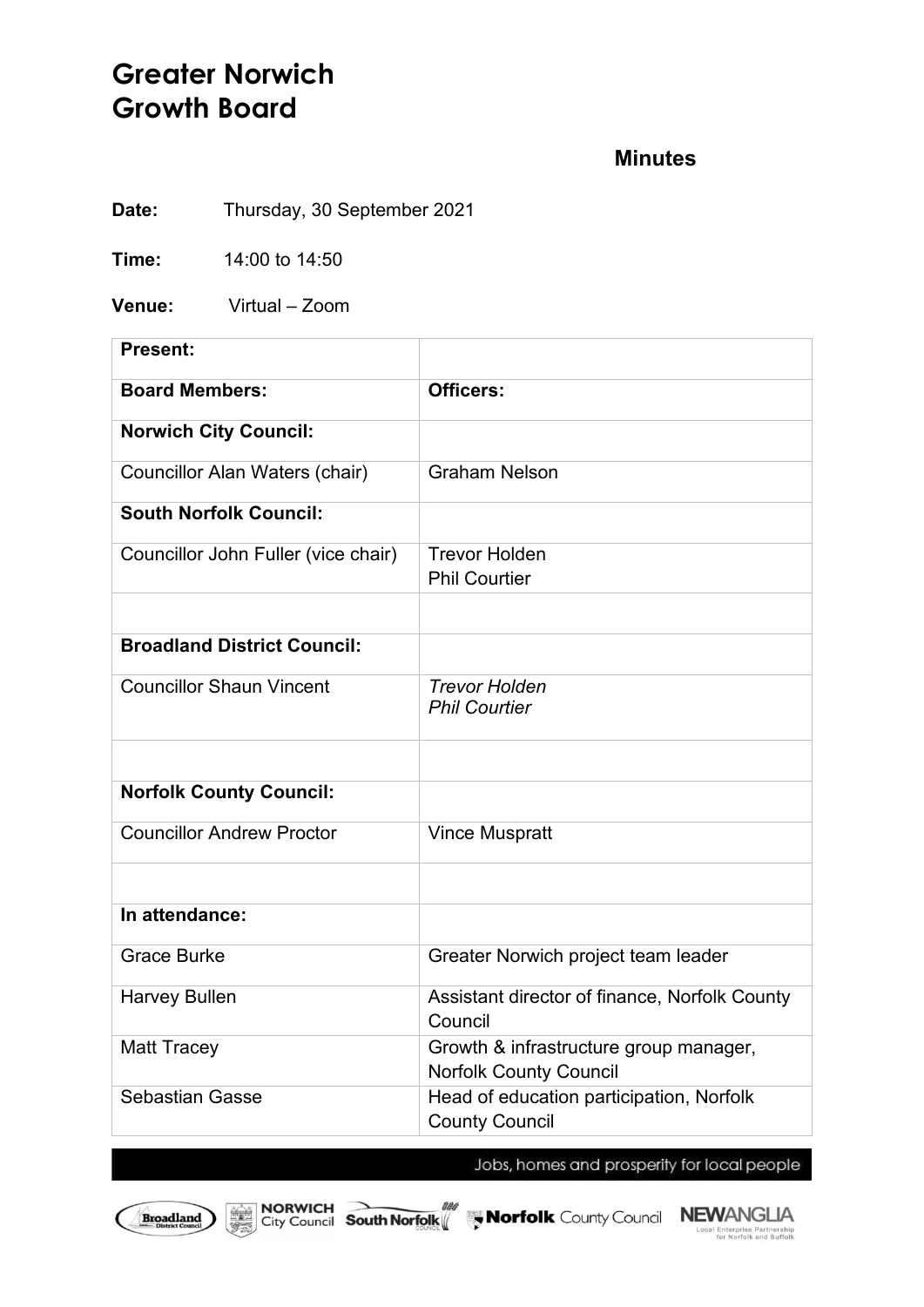# **1. Apologies**

Apologies were received from CJ Green and Chris Starkie, New Anglia Local Enterprise Partnership, Tom McCabe, Norfolk County Council and Stephen Evans, Norwich City Council.

### **2. Declarations of Interests**

There were no declarations of interests.

#### **3. Minutes**

**RESOLVED** to agree the accuracy of the meeting held on 17 June 2021.

### **4. IIF Project Showcase – GP49: Earlham Millennium Green**

(Matthew Davies, Project Officer, Norwich Fringe Project, Development and City Services, Norwich City Council attended the meeting for this item.)

Matthew Davies gave a power point presentation to demonstrate the outcome of the 2015 CIL (community infrastructure levy) funded project to improve biodiversity and access to Earlham Millennium Green, located between Earlham Road and West Earlham/Clover Hill, along the Yare Valley, and managed by the Norwich Fringe Project for the city council as one of its natural areas. The project was carried out in three phases and included: the replacement of the wooden boardwalk around the pond, with raised banks using silt removed from the pond; the installation of a pipe to ensure an all-year round water supply to the pond from the ditch network and conserving its biodiversity; the replacement of fishing/dipping platforms with long lasting, sustainable plastic (that was recyclable); the provision of new surfaces for pathways and improved wheelchair access; and signage to encourage community use. The Norwich Fringe Project volunteers had carried out the work which kept costs down.

Graham Nelson, executive director of development and city services, Norwich City Council, said that the board had supported Earlham Millennium Green and the provision of a bridge at Bowthorpe Southern Park, as part of a network of investment on green infrastructure and improved community access linking Norwich Research Park, Colney, Eaton, University of East Anglia and Norfolk and Norwich Hospital.

**RESOLVED** to thank Matthew Davies, project officer, for the presentation and to ask him to convey the board's gratitude to the Norwich Fringe Project volunteers for their contribution and work on the project.

## **5. Children's Services Capital Programme update**

Sebastian Gasse, head of education participation, Norfolk County Council, presented the report. He referred to the previous item and said that photographs could be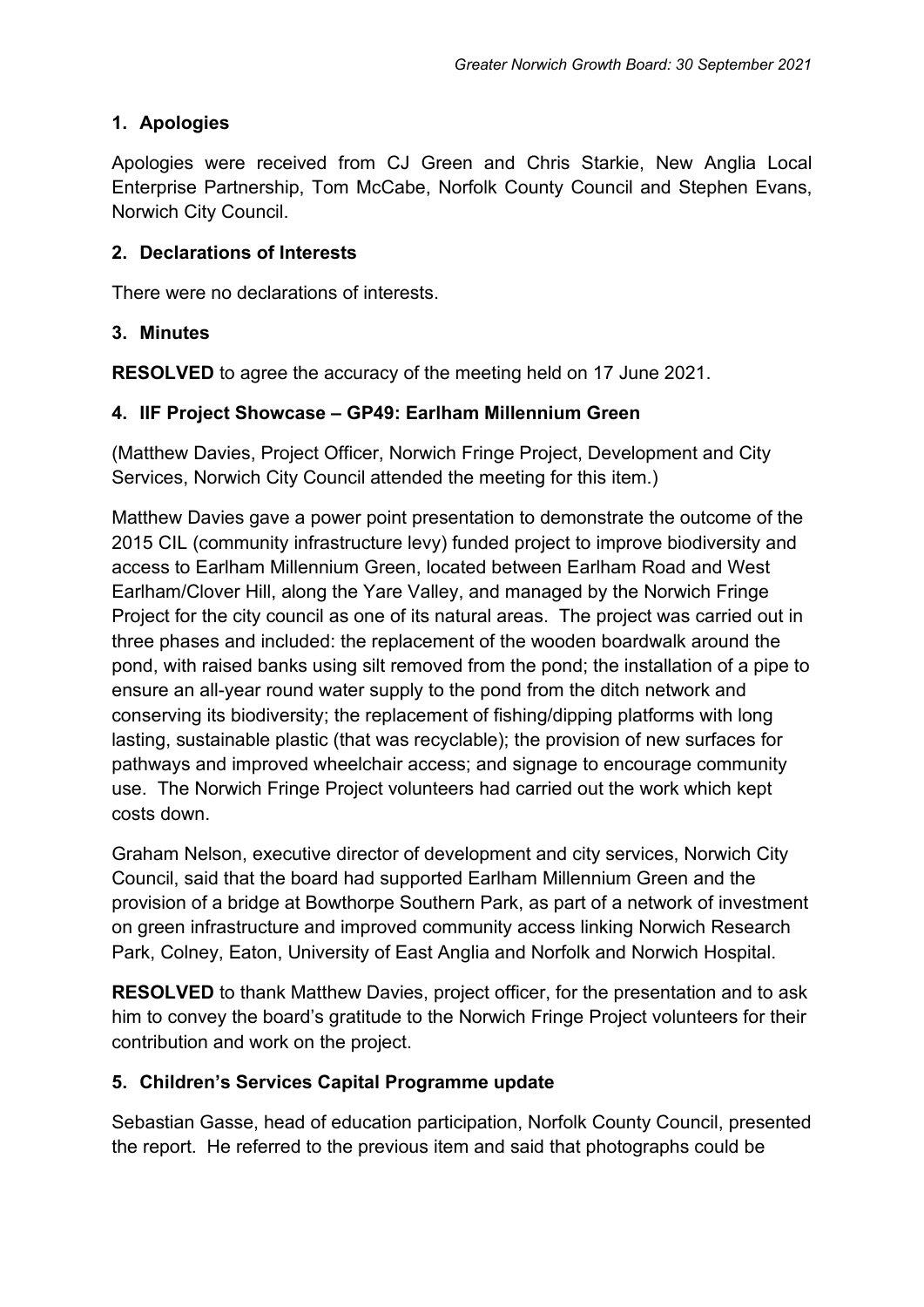presented to the board in future, suggesting that the board might like to see images of the new schools recently opened at Hethersett.

During discussion, Councillor Proctor said that there was a need to provide schools in relation to the large housing developments being built and spoke in support of using the £2 million annual CIL contributions for capital educational schemes on an ongoing basis to furnish loans (up to £30-40 million) rather than allocating it to named schemes. There was no S106 funding available for schools in the Greater Norwich area.

Councillor Fuller commented that he had been pleased when the board had first allocated the £2 million per annum as he had considered that education was part of the infrastructure load of building houses and had been concerned that previous board members had supported road infrastructure over education. Developer contributions had not been realised and there was not the funding available to fill the gap in school provision in the Greater Norwich area. He was open to using the funding more flexibly to service borrowing where CIL regulations allowed, but the Greater Norwich Growth board or the partner district councils could not take on the liability of the repayments for servicing the loans which should lie with the county council as the statutory provider and holder of the assets.

Members agreed that there needed to be further information on the finances before it could be committed but there was agreement that funding should be used more flexibly to deliver schools. The chair commented on the role of central government to provide DfE (Department of Education) funding for Free Schools or direct to local authorities to provide new schools. A perennial question from residents was that they wanted communities not just houses and that people were concerned about the provision of schools and health facilities. Members considered that there needed to be further consideration of the financial implications of recommendation (2). Officers undertook to review the viability of funding going forward and consider the financial implications and report back to the board.

#### **RESOLVED** to:

- (1) note the ongoing need for additional school places in response to housing growth;
- (2) agree to consider the use of City Deal Borrowing to support the delivery of Greater Norwich capital education projects within their future decision making, subject to a report on the viability and financial implications to the board;
- (3) continue to support the shared responsibility with Norfolk County Council to ensure the delivery of schools' infrastructure resulting from housing development in the Greater Norwich Area.